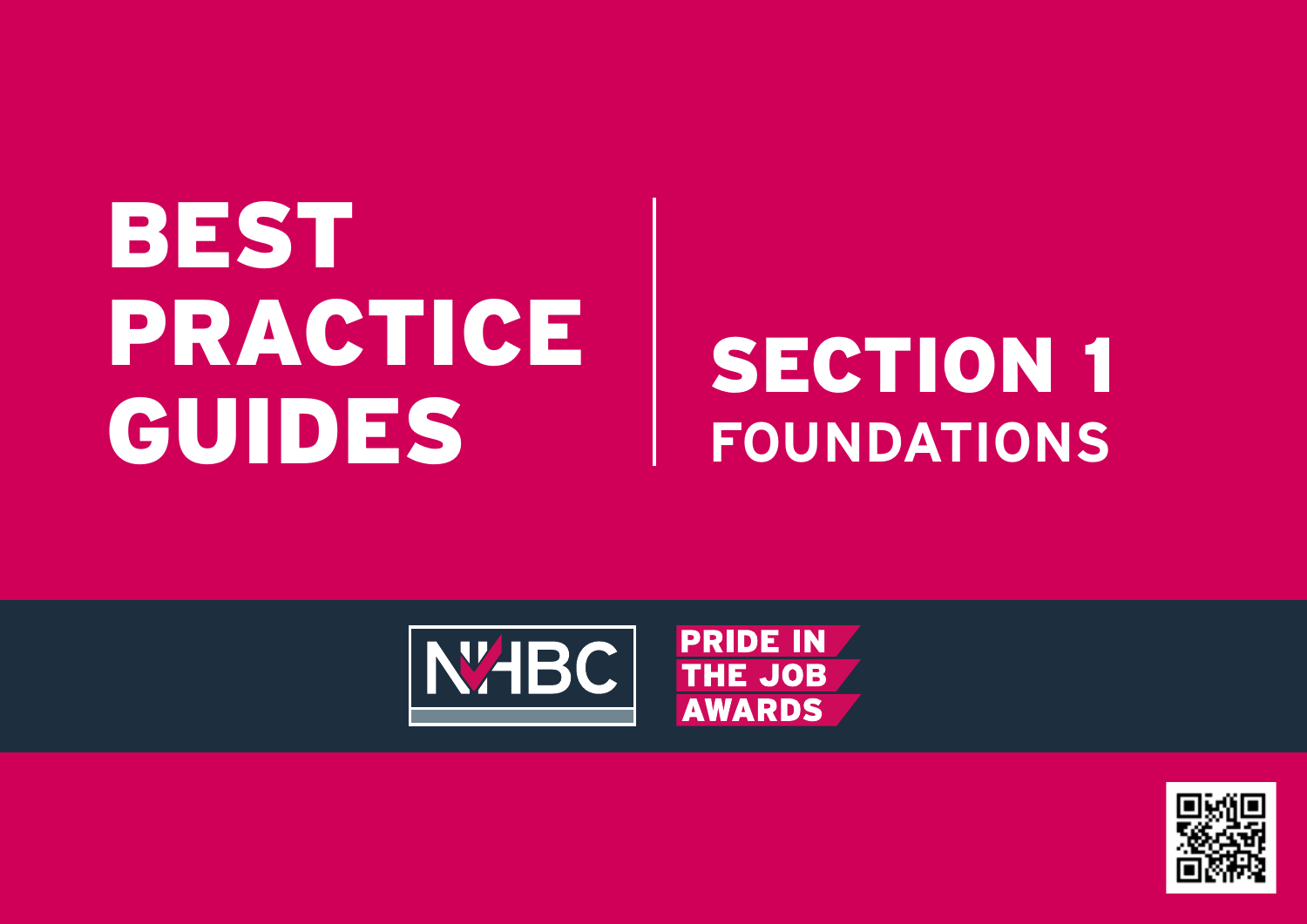# BEST PRACTICE GUIDES

Our series of Best Practice Guides will take you through what the Pride in the Job judges look for at each stage of construction and when considering the site manager's overall organisation and management skills.

The Pride in the Job marking sheet used by our judges has 44 marking lines split across 9 sections. The judges will give a score for each line – where there is no work to mark, that line will be left blank and no mark given. A mark of 4 indicates compliance with NHBC Standards and with Building Regulations. A mark of 5 indicates extra attention to detail over and above compliance standards. A mark of 6 would indicate that much of what the judges have seen cannot be improved upon. A mark less than 4 would indicate varying issues relating to workmanship and non-compliance with NHBC's Standards – the greater the issue or number of the same issue, the lower the mark. The final score will be all the marks awarded expressed as a percentage.

These Guides set out what the judges are looking for with clear hints and tips on the sort of practice that will lead to higher marks.

Clearly it is impossible in these short guides to cover every single point of construction – we try here to cover the main issues that are taken into account when considering a mark for each score line.

When looking at the photographs, consider each on in the context of the score line heading – don't be distracted by something else that isn't as good – that will be marked accordingly elsewhere.

# SECTION 1 **FOUNDATIONS**

Ensuring the foundations to a new home are sturdy enough to transmit the loading safely to the ground is essential to the long term durability of the home. This section examines the three main aspects of this work.

GROUND PREPARATION, EXCAVATIONS & PILING

REINFORCEMENT, FORMWORK AND CONCRETE PLACEMENT

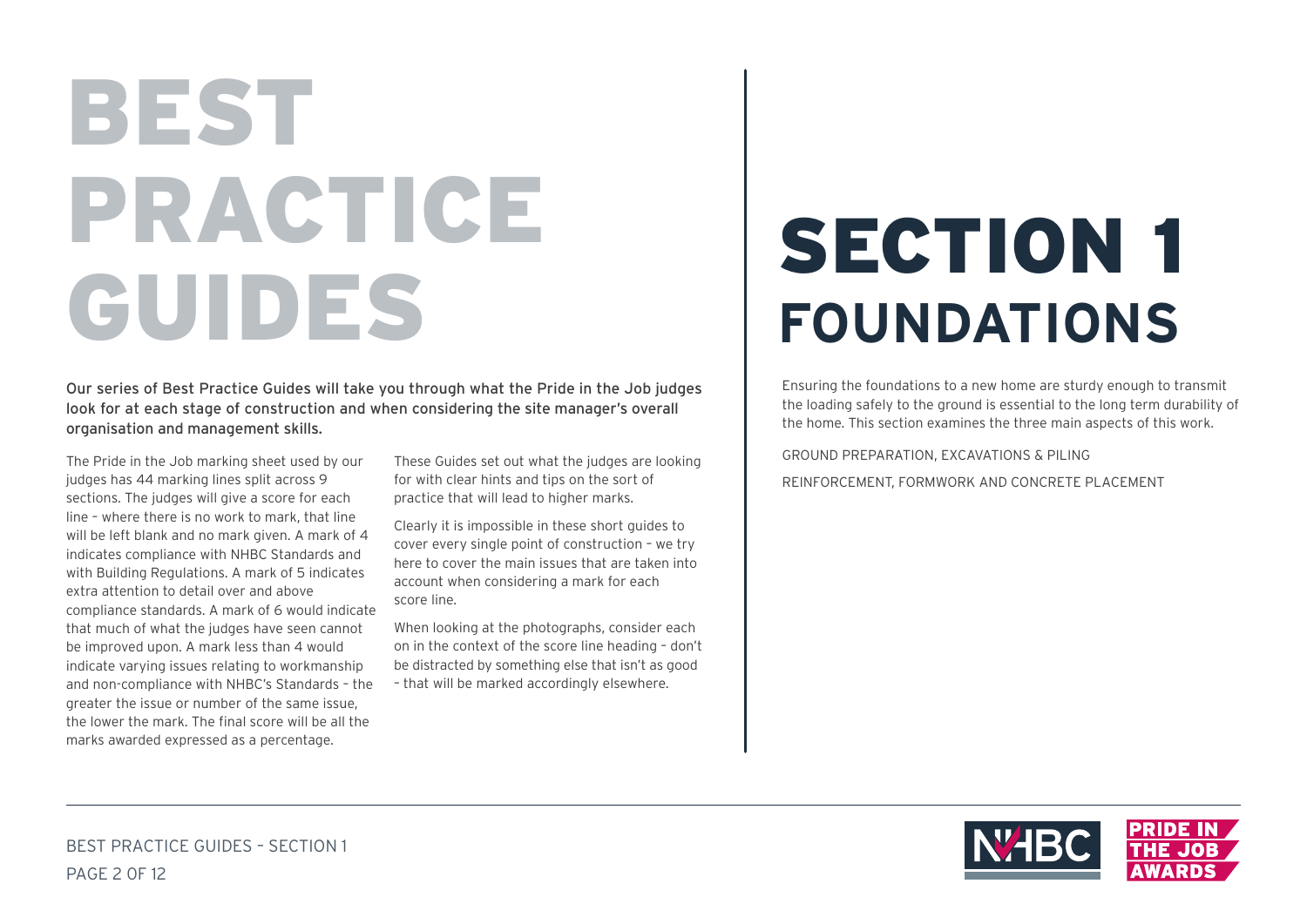



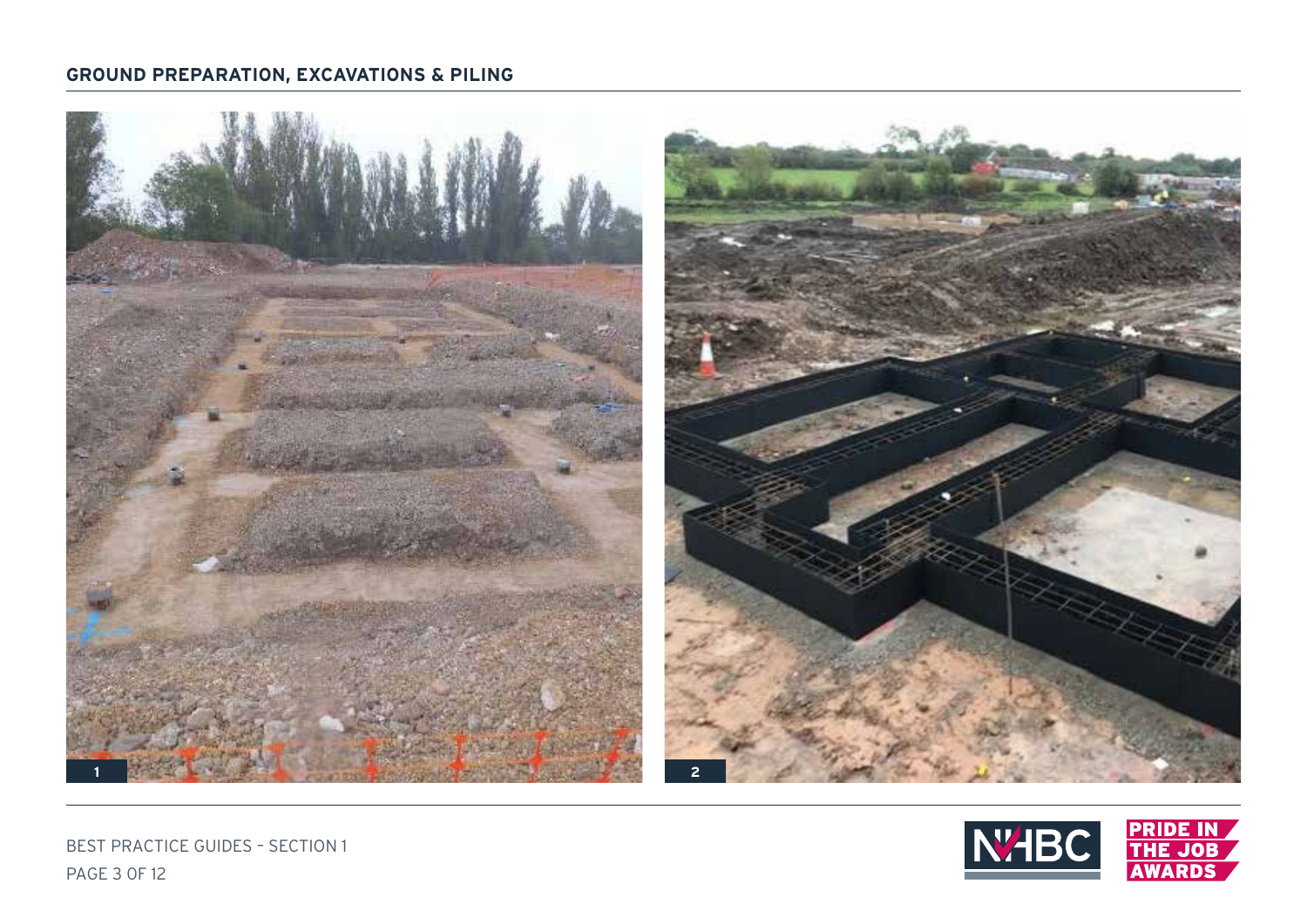

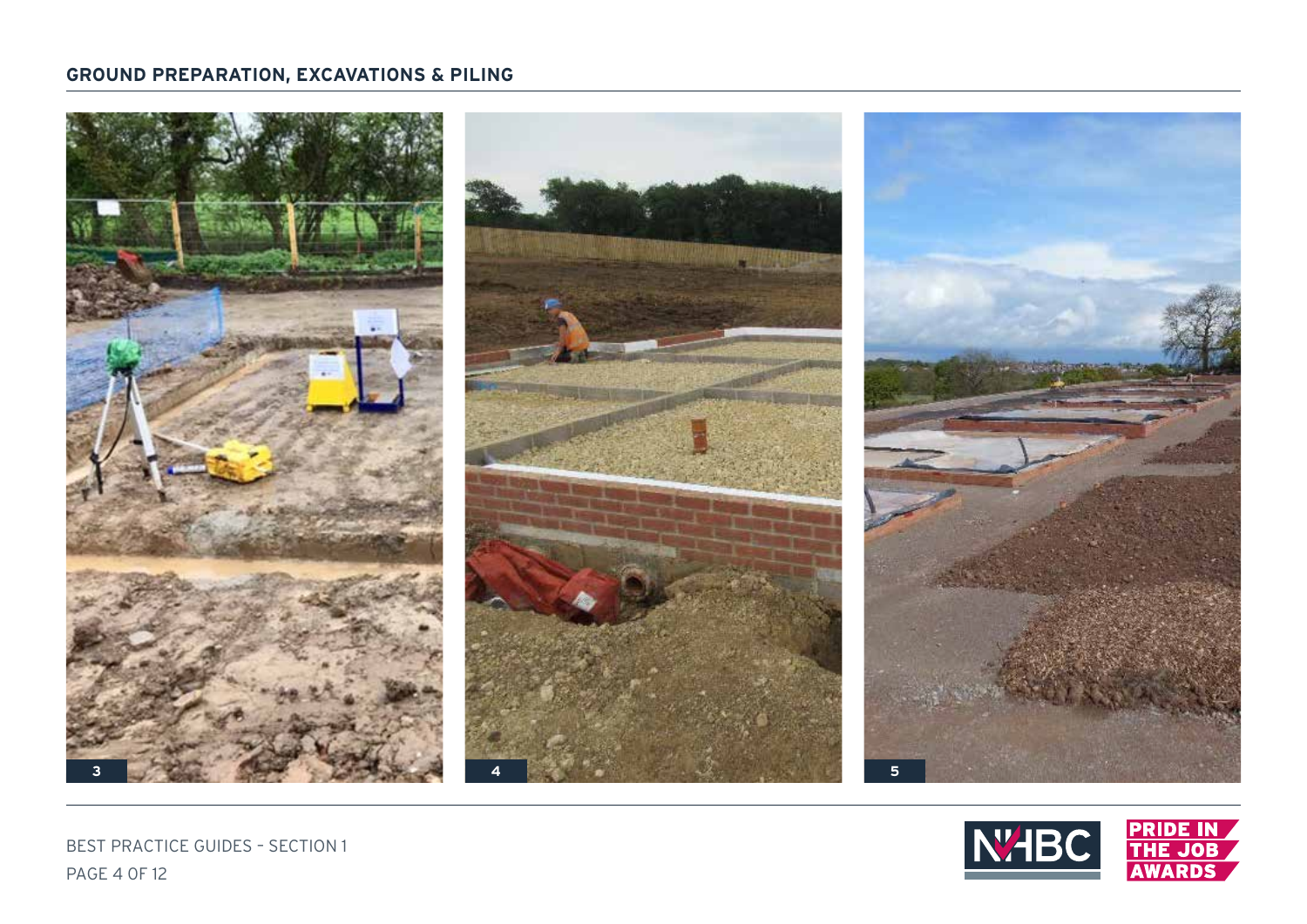#### **SECTION 1 – FOUNDATIONS – NOTES**

#### **GROUND PREPARATION, EXCAVATIONS & PILING**

**Images 1, 2, 3, 4 and 5:** The judges will want to see evidence that the site manager understands what preparation works are required and that the site is set up so that groundworks contractors can operate effectively and efficiently. In particular, they'll look at:

- Have the plot areas been suitably prepared?
- Notice trees in the background is the subsoil on this development susceptible to clay shrinkage and have suitable precautions been taken?
- Notice the spoil tips does this contain demolition spoil and if so does it contain any unsuitable material? How is it being managed?
- Is quality and care taken with the storage of removed soil, especially if it is to be used for gardens later.
- Are any de-watering procedures in place?
- Has soil remediation, if required, been done in a correct, environmentally responsible manner?
- Is the site kept as tidy as possible during groundworks operations? The judges know it can be a mucky, muddy business but extra marks are available for clear efforts to control these issues.

Images 1-5 show ground preparation that has been carried out generally to good effect on sites that are clearly kept tidy and safe. Image 5 shows a very well organised site with a good sequence of works that prevents the garden areas being used for ad hoc traffic, which would compact the sub soils and create a strong potential for waterlogged gardens.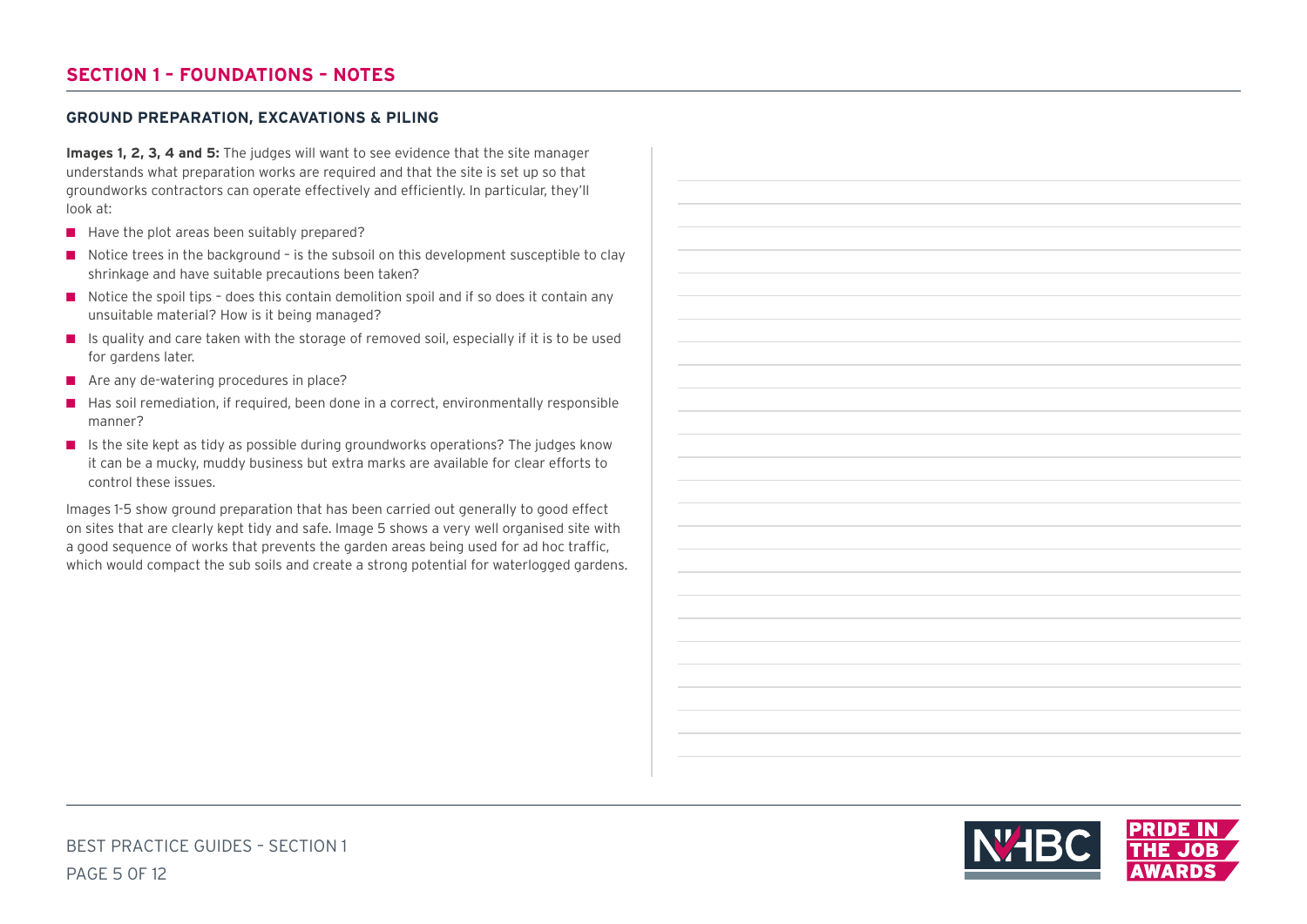

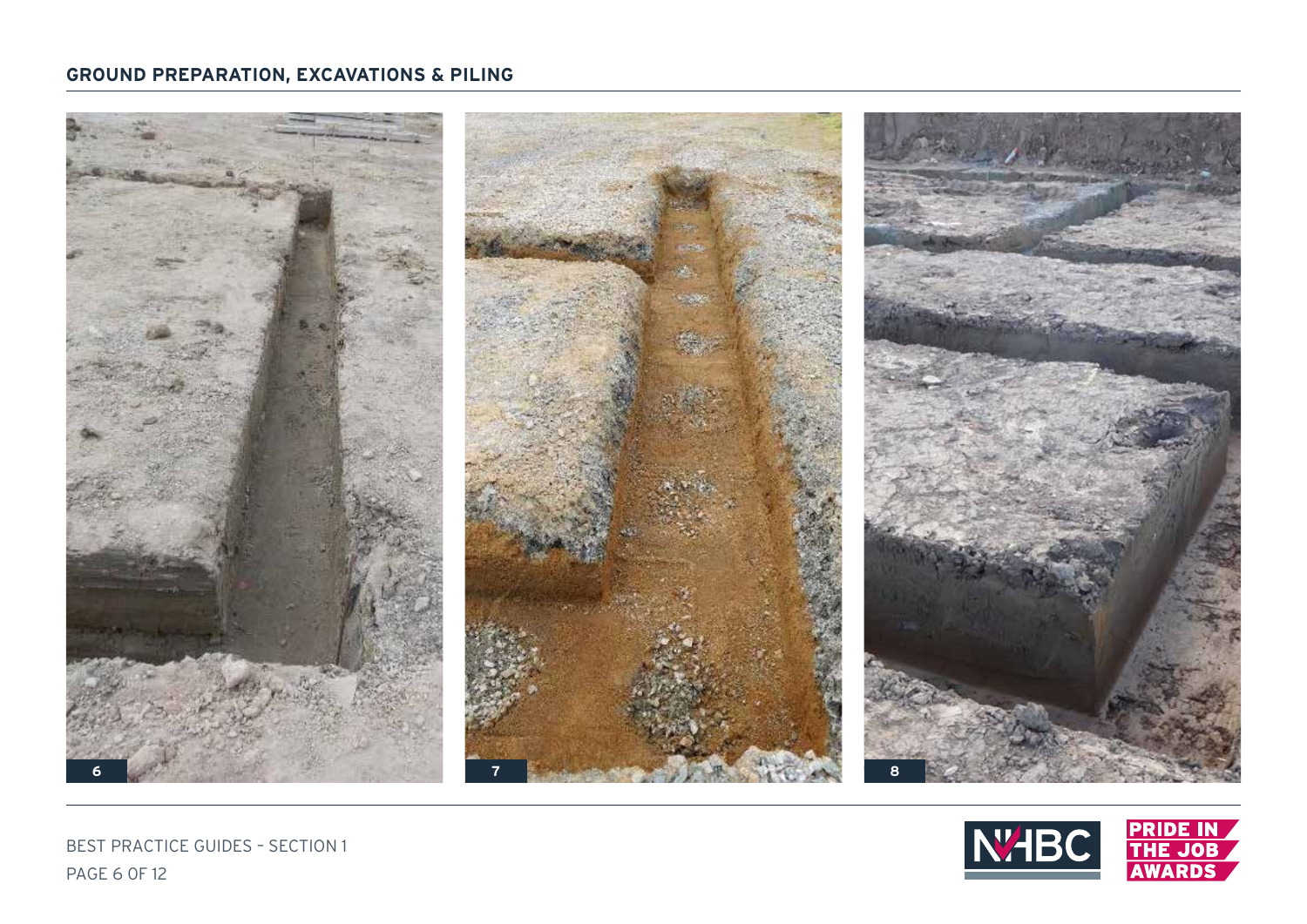

BEST PRACTICE GUIDES – SECTION 1 PAGE 7 0F 12

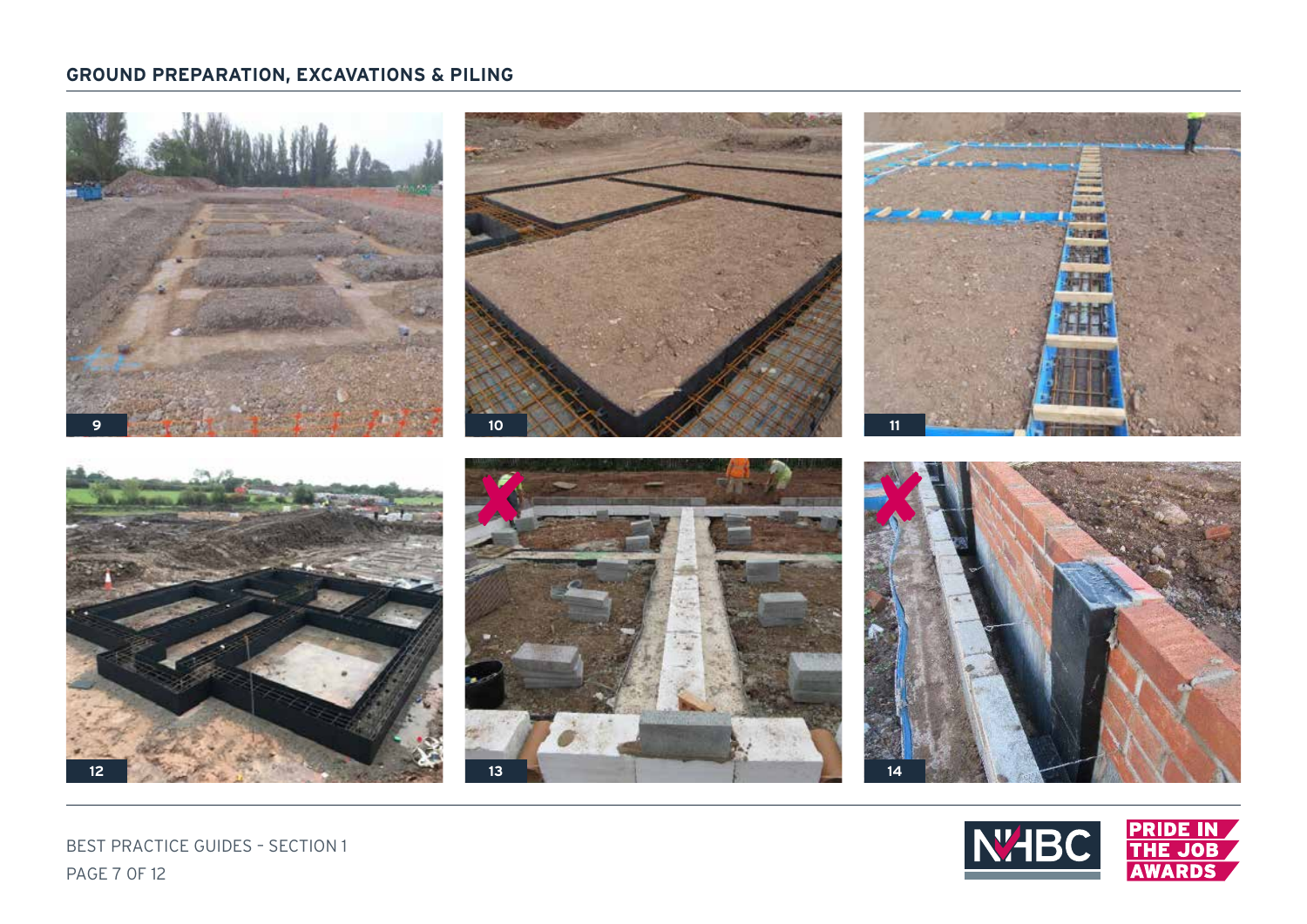#### **SECTION 1 – FOUNDATIONS – NOTES**

#### **GROUND PREPARATION, EXCAVATIONS & PILING – CONTINUED**

**Images 6, 7 and 8:** Foundations come in many forms – strips, trench fill, beams, piles of varying types, pads, rafts and more modern forms such as insu-slabs for more unstable ground.

All foundations require some form of **excavation** and judges will pay close attention to:

- quality in the formation and verticality of the sides
- correct depths, especially where there may be tree influence as per NHBC Standards Chapter 4.2
- clean bottoms prior to concrete pour perhaps image 6 could be cleaner for example – as demonstrated in image 8.
- accurate step formations
- neat and effective placement of heave precautions both with strip and in preparation for reinforced beam work, all with consideration for adjacent foundations.

In relation to **piling** which is usually carried out by specialist contractors, the process still has to be overseen effectively by the site management team. Judges will look at:

- the quality and accuracy of the visible piling work image 8 for example shows perfect alignment of the stone vibro columns.
- the installation logs and test results
- basic good practice such as trimmed pile heads penetrating a minimum of 50mm into the beam plus adequate visible penetration of reinforcement bars into the beams.

With all foundations, but especially specialist foundation systems, remember to consider the influence of drainage and other service trenches on the stability of the completed works.

**Images 9, 10, 11 and 12: Formwork** comes in many forms but is now mostly of the flexible 'Pecafil' type where accurate setting out, alignment and support are required to achieve the best standards possible in the finished beam. Images 9-12 show where this has been achieved and would be gaining scores above the '4' compliance level. Image 12 shows good use of plastic spacers to ensure the correct concrete cover to the reinforcement. This would be marked well under the next section Reinforcement, formwork and concrete placement.

**Images 13 and 14:** These show the alignment of the formwork where the support prior to concrete pour could have been better. They will probably both be deemed to be compliant

as the substructure wall is generally sitting on the centre-line but the formation of these beams and the support to the formwork prior to the concrete pour does not demonstrate the same level of Pride as seen in images 9-12.

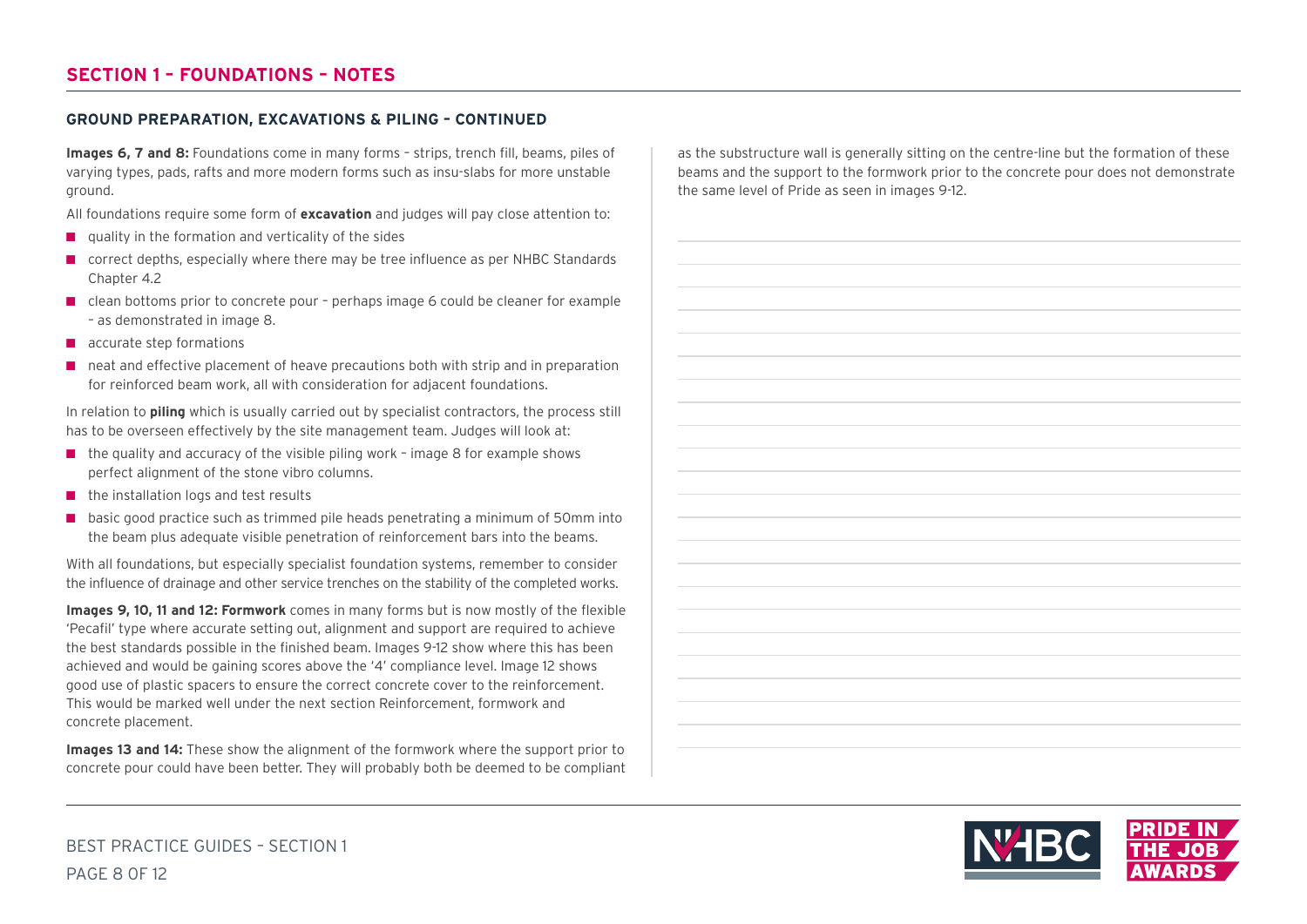## **REINFORCEMENT, FORMWORK AND CONCRETE PLACEMENT**







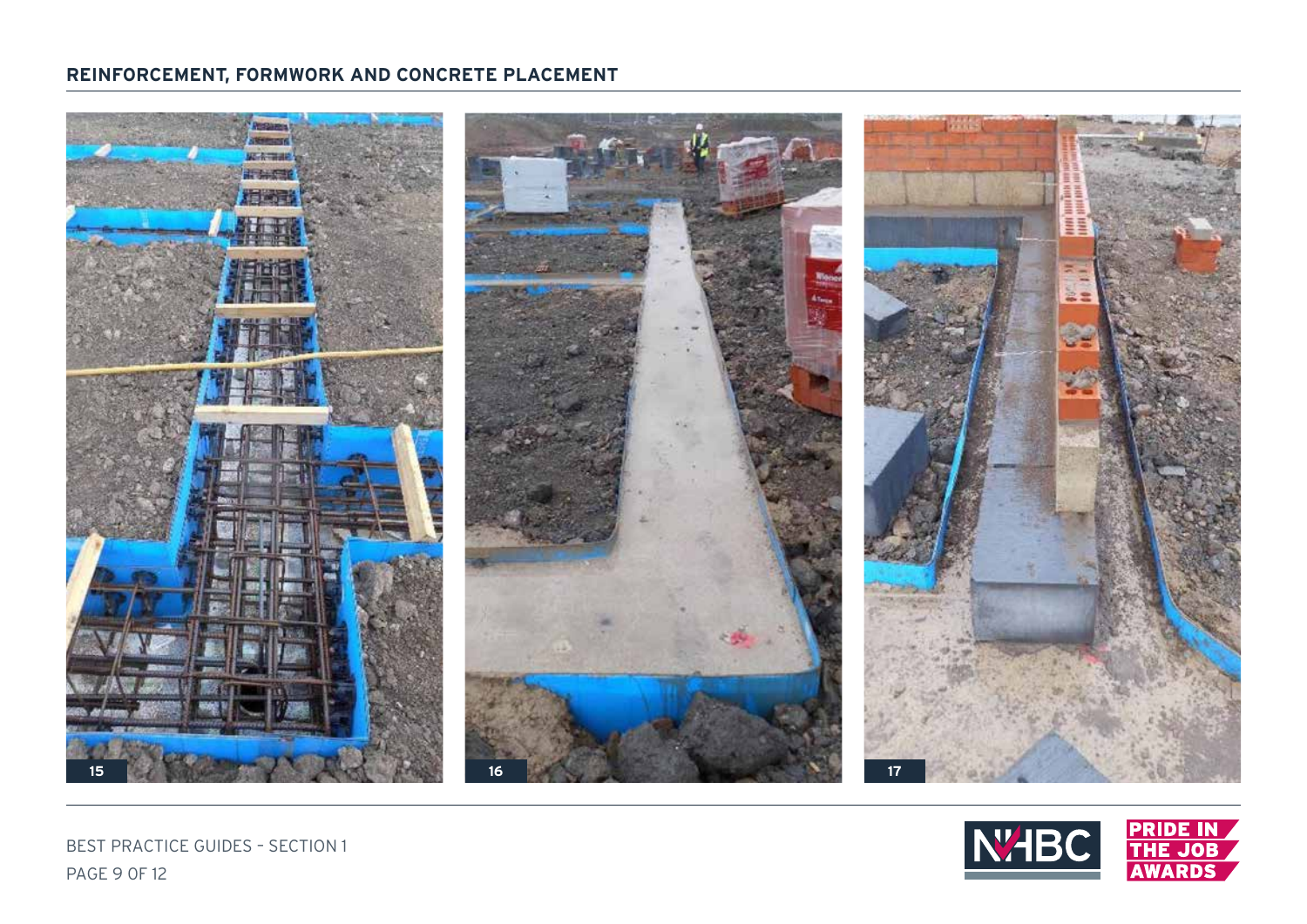## **REINFORCEMENT, FORMWORK AND CONCRETE PLACEMENT**



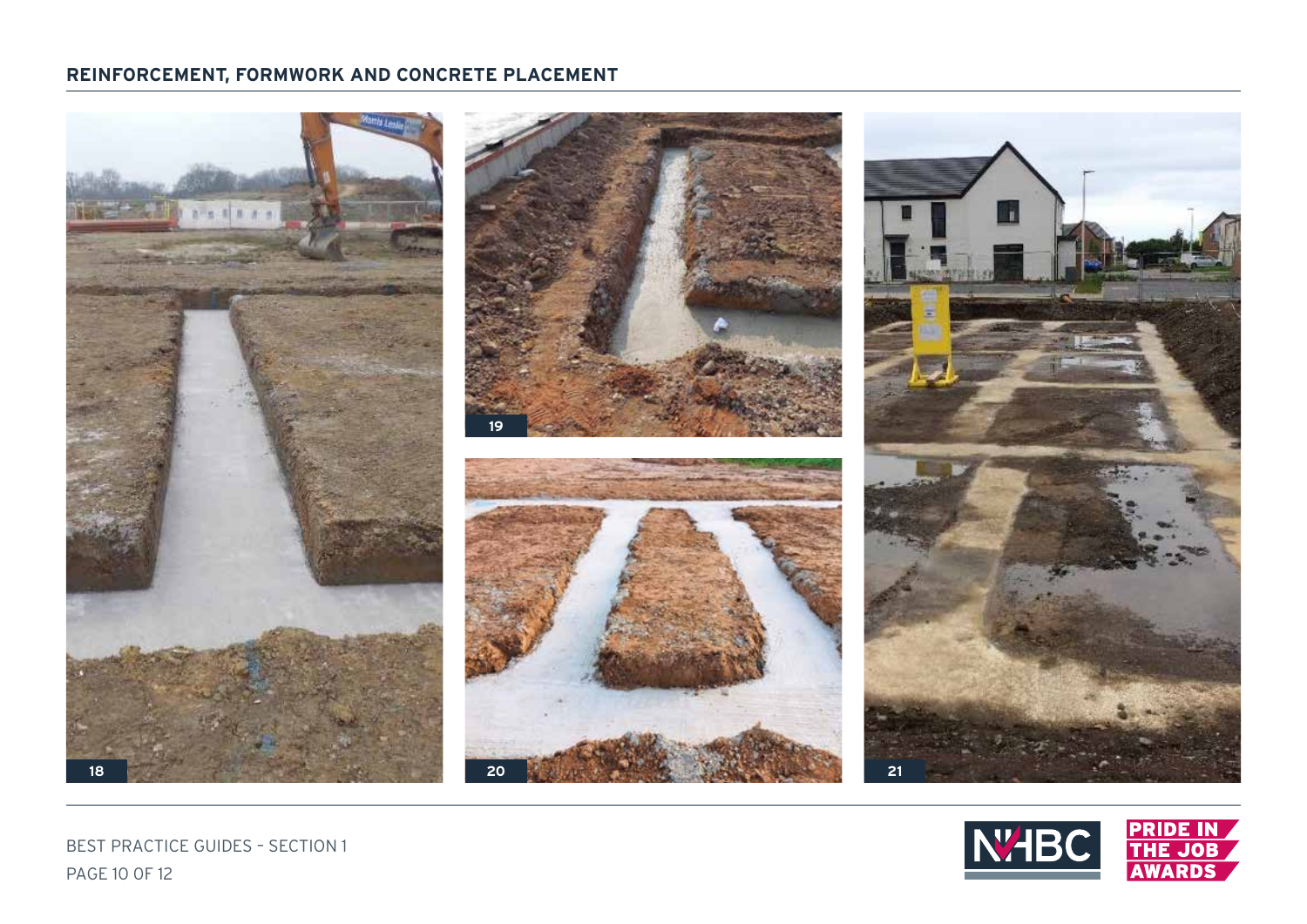#### **REINFORCEMENT, FORMWORK AND CONCRETE PLACEMENT**

**Images 15, 16 and 17:** The judges will be checking that reinforcement is of the correct size and position with attention to detail at junctions, tie beams and at pile connections. They will look at the detailing around spacers to the formwork and at the sides and the bottom of beams to ensure adequate concrete coverage. Evidence in the finished beam will indicate the correct mix of concrete and if it was properly poker vibrated and finished to a smooth level finish.

The judges will look for consistent high quality across all beams observed, both in terms of alignment and finish. The concrete should have been placed in the excavation by shute, skip or pump with minimum overspill evident to achieve higher marks. Note the alternative method used in image 15 to ensure great alignment of the formwork which has resulted in the quality of finish seen in image 16. Achieving this, plus accurate setting out, allows for accuracy of wall placement down the centre-line of the beam as shown in image 17.

**Images 18, 19, 20 and 21:** With **Concrete Placement** the aim is to achieve as neat and level a surface as possible for the following substructure brick trades. The amount of concrete overspill will be an indicator of the techniques employed for placing the concrete. On images 19, 20 and 21, the amount of overspill might just lose a mark – certainly the workmanship is not quite as clean and sharp as image 18.